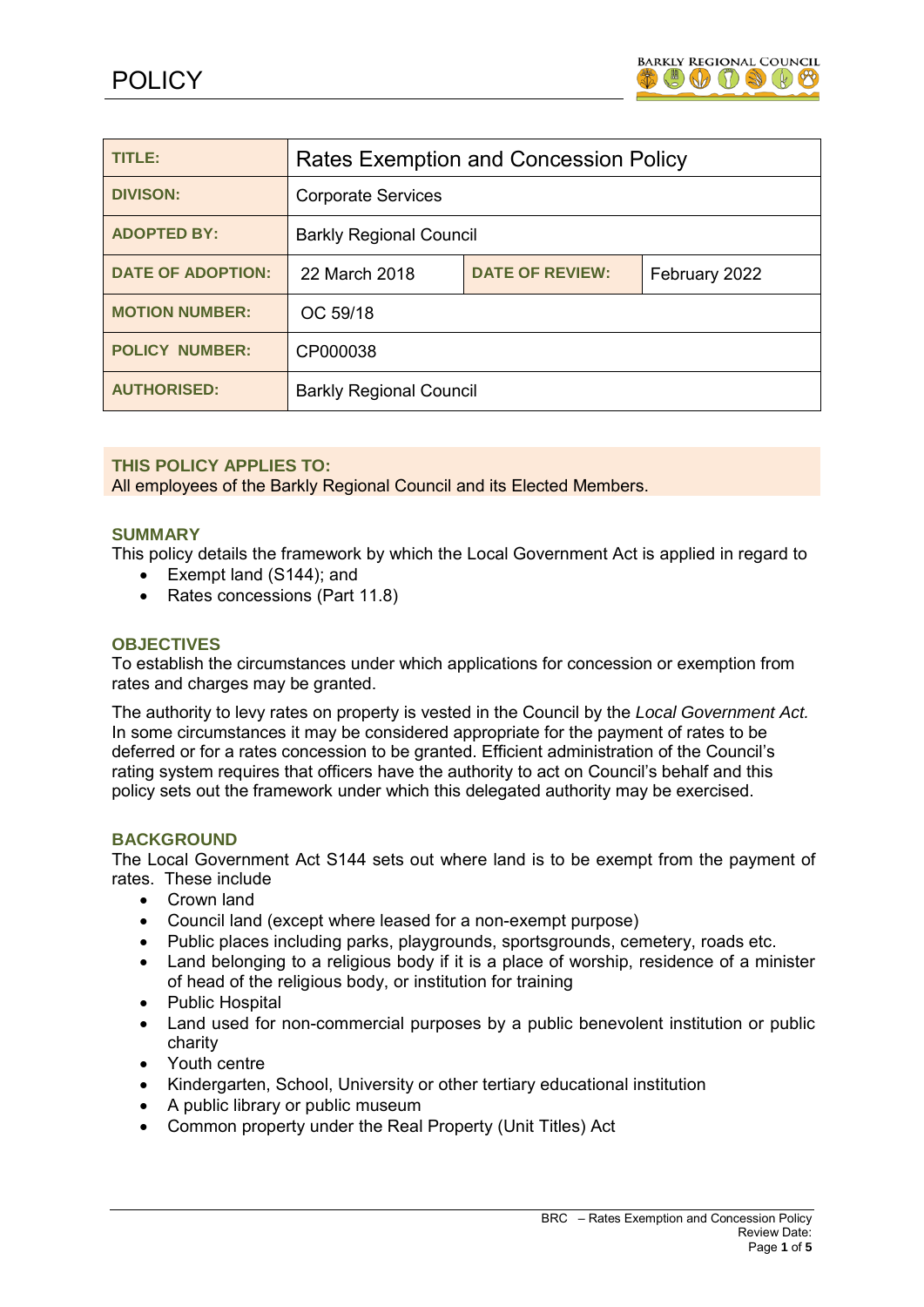

- Land Trust or Aboriginal community living area association land (except where regulated as rateable, has a lease or used for commercial purpose.)
- Land exempted under other Acts.

S144 also states that where there is more than one purpose and one of those is non-exempt the property is rateable.

In most instances the exemption is determined by the class of owner. However in the instance of land used for non-commercial purposes by a public benevolent institution or public charity the land use will determine the exemption.

The *Local Government Act* (Part 11.8) provides that a Council may grant a rate concession unconditionally or on conditions determined by the Council. This concession may be in the form of a waiver of all or part of rates payable or in the form of a deferment.

Applications must be made in writing, explaining the need for financial assistance. Sufficient information and supporting documentary evidence so as to satisfy the statutory and assessment criteria must be included.

A concession may be granted:

- On the grounds of financial hardship on application by a person who establishes to the Council's satisfaction that the person will suffer financial hardship if the concession is not granted. (Section 165)
- To correct anomalies in the operation of the rating system. The Council may grant a rate concession to a ratepayer or ratepayers of a particular class if satisfied that it is necessary to do so in order to correct anomalies. A concession of this type may be granted on the Council's own initiative or on application by an affected ratepayer. (Section 166)
- For the purpose of public benefit: The Local Government Act provides that the Council may grant a rate concession under this section on its own initiative or on application by a ratepayer if satisfied that the concession will advance one or more of the following purposes:
	- o Securing the proper development of its area;
	- o Preserving buildings or places of historical interest;
	- o Protecting the environment;
	- o Encouraging cultural activities;
	- o Promoting community health or welfare
	- o Encouraging agriculture;
	- o Providing recreation or amusement for the public.

However, a rate concession of this type may only be granted if authorised under a policy formally adopted by resolution of the Council and is subject to limitations and conditions specified in that policy. (Section 167)

As the granting of such concessions is discretionary a framework is needed to ensure an equitable and transparent process.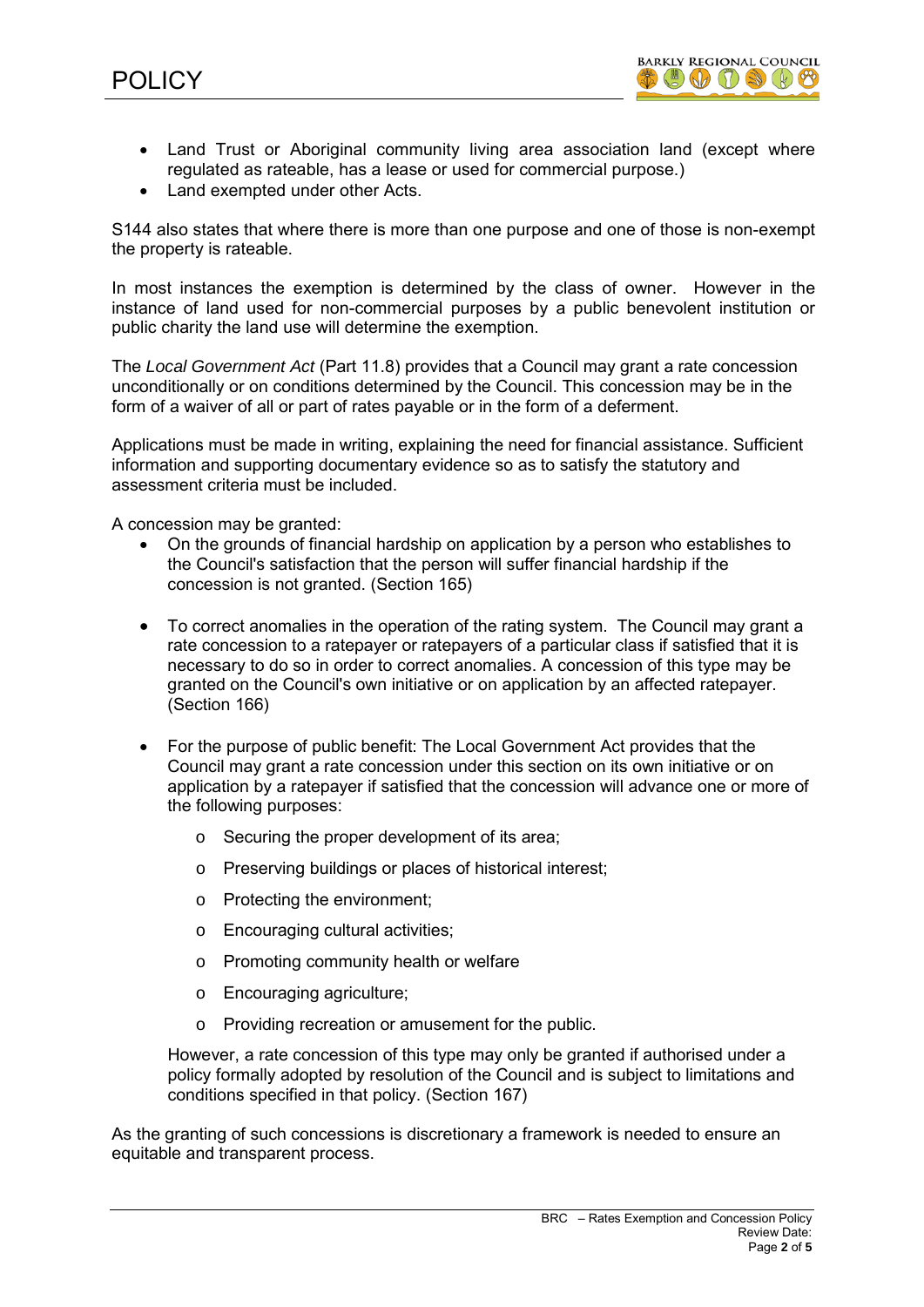

# **POLICY**

- 1. Exempt Land (S144)
	- A person may apply to the council to amend the classification of an allotment under S154.
	- Where this application is to amend the classification of the allotment to "land used for non-commercial purposes by a public benevolent institution or public charity" the applicant must provide documentary evidence that
		- $\circ$  The organisation is in fact a public benevolent institution or public charity
		- o The allotment is being used for a non-commercial purpose. Non-commercial does not include
			- **EXECT:** Leasing arrangements where a commercial rent is applied
			- Operation of a business enterprise
- 2. Rates concession to alleviate financial hardship (S165)
	- Barkly Regional Council recognises that individuals can experience difficulty in meeting their responsibilities for the payment of rates and that it may be appropriate where financial hardship has been demonstrated to grant a concession in respect to the payment of rates.
	- The concession granted can be either a waiving of rates levied (i.e. abandonment), or a deferment (for recovery at a later time).
	- Relief from payment of rates on the grounds of financial hardship will only apply to a natural person(s) who use the rated property as their principal place of residence.
	- Relief from payment of rates on the grounds of financial hardship will not apply to:
		- o Self-employed persons operating their business from their place of residence
		- o Businesses
		- o Clubs or organisations that hold a licence to sell liquor and/or operate gaming machines
	- The concession granted will be either a waiving of rates levied, or a deferment.
	- Rates waived will not be recovered at a future time:
	- Rates deferred will be recovered at a future time either when the ratepayer's circumstances change or when the property is sold. Until paid, deferred rates remain a charge against the land.
	- Where it is considered that a concession in respect of financial hardship is not warranted the Council may allow property owners who are unable to pay their rates by the due date to enter into an arrangement to pay by instalments according to an agreed schedule, with no interest being charged or recovery action being undertaken while the arrangement is being maintained.
- 3. Correcting anomalies in operation of rating system (S166)
	- Barkly Regional Council may grant a rate concession to a ratepayer or ratepayers of a particular class if satisfied that it is necessary to do so in order to correct anomalies.
	- A concession of this type may be granted on the Council's own initiative or on application by an affected ratepayer.
	- Rates waived will not be recovered at a future time.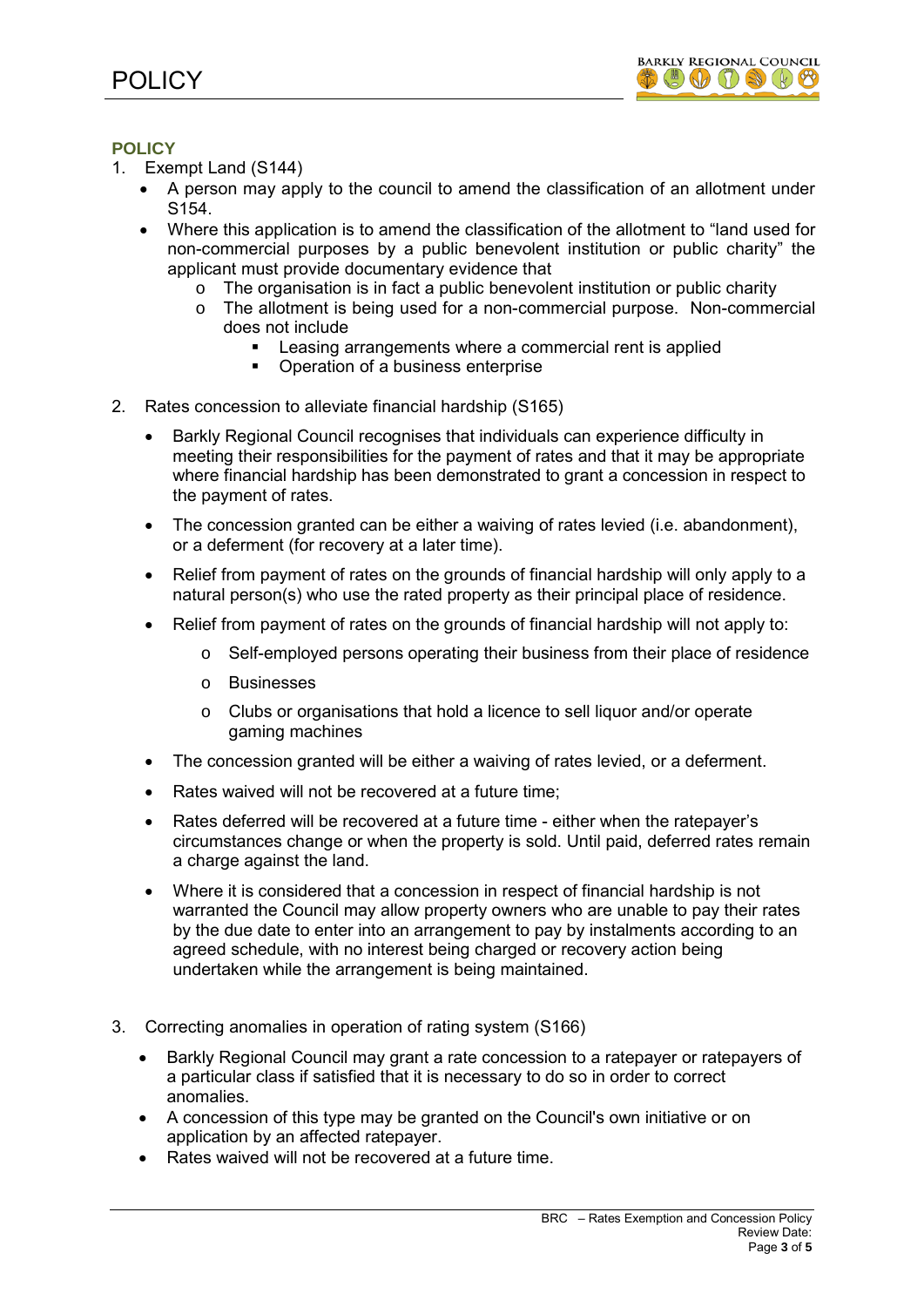

- 4. Public Benefit Concessions (S167)
	- Barkly Regional Council will give consideration to granting a rate concession on its own initiative or on application by a ratepayer if satisfied that;
		- o The ratepayer is a *community services organisation* defined as an organisation that
			- Is incorporated on a not-for-profit basis for the benefit of the public; and
			- Provides community services without charge or for a charge that is below the cost to the body of providing the services; and
			- Does not restrict its services to persons who are members of the body.
	- The concession will advance one or more of the following purposes:
		- o Securing the proper development of its area;
		- o Preserving buildings or places of historical interest;
		- o Protecting the environment;
		- o Encouraging cultural activities; Promoting community health or welfare;
		- o Encouraging agriculture;
		- o Providing recreation or amusement for the public.
	- The quantum of any concession will be decided on a case-by-case basis depending on the circumstances of the organisation with the maximum concession to be 75% of the applicable rate.

Where it has been decided that a concession would be appropriate this will be achieved in the following manner.

- $\circ$  The rate payer will pay the rates before the due date and upon receipt the Council will donate to the organisation an amount equivalent to 75% of the rates paid by the organisation as a community grant.
- $\circ$  The intent of this procedure is to provide transparency. To be eligible for a concession rates must be paid before the due date.
- Any concession granted will be for the current rating year only.
- 5. Community Associations and Crown Leases
	- Council recognises that incorporated community associations which have been granted tenancy of a property by way of a Crown Lease for a specific purpose, may experience difficulty in meeting their responsibilities for the payment of rates whilst in the process of substantially achieving the purpose of that Crown Lease.
	- Where the specific purpose of the Crown Lease satisfies the requirements of Part 11.8 of the *Local Government Act*, Council will waive (abandon) all rates until such time as the associations concerned have substantially achieved the purpose of the relevant Crown Lease and are therefore deemed to be in occupation of the parcels of land in question.
- 6. Council Budgets
	- From the adoption of this Policy the annual budget of the Council will provide an estimated amount to allow for the refund of rates where a concession has been granted on the grounds of public benefit.
- 7. Garbage and other charges are essentially a fee for service proceeded and will not be waived.